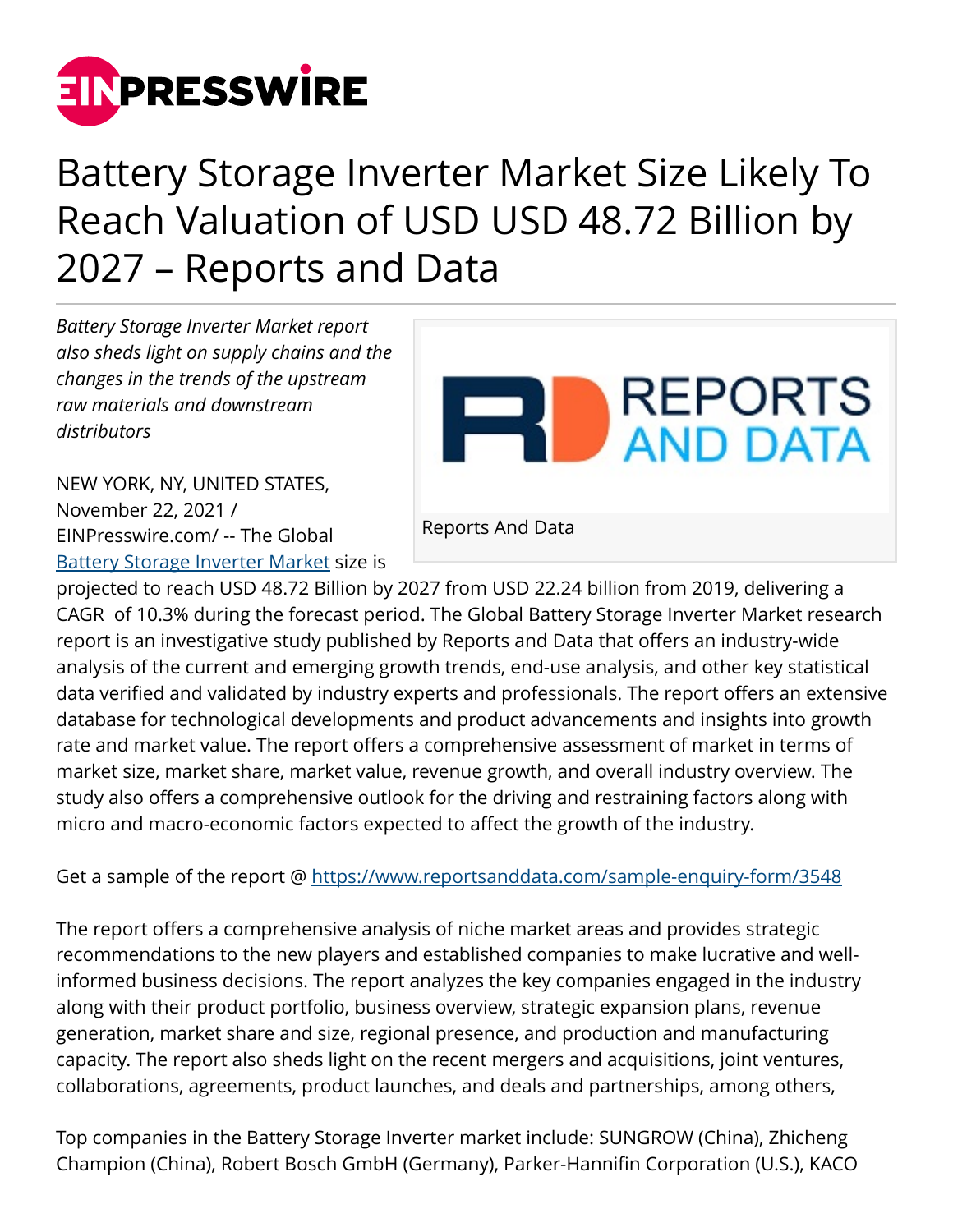(Germany), ABB (Switzerland), CLOU (China), TRIED (U.S.), Dynapower (U.S.), Princeton (U.S.), SMA (Germany), and Eaton (Ireland).

Market Overview:

Power and energy industry comprises of key companies operating in fuel, petroleum, natural gas, and nuclear power markets. Constant production of energy and power is imperative for country's economic growth. It also covers exploration and production of oil and gas reserves, oil and gas drilling, and refining industries. Power and energy sector is one of the most diversified sector across the globe. Rapid industrialization and urbanization has increased the dependency on power and energy and industries today consume large amounts of fuel making energy industry a crucial element of today's industrial infrastructure.

With increasing focus on sustainable energy and alternative sources of energy to mitigate global warming, countries today are heavily investing in hydroelectric power, solar power, and wind energy. Widespread demand for energy and power has led to the emergence of lucrative growth opportunities in the market and accelerated revenue growth of the retail energy markets. However, negative environmental impact of prolonged use of fossil fuels, depletion of energy resources, and increasing amount of pollutants in the atmosphere are some key restraining factors. Increasing automation in power and energy industry, integration of advanced technology like AI, growing focus on hybrid and electric vehicles, and increasing emphasis on improve energy variability and costs for residential and commercial buildings and vehicles are set to open new paths for the growth of the energy and power sector.

Browse Complete Report "Battery Storage Inverter Market" @ <https://www.reportsanddata.com/report-detail/battery-storage-inverter-market>

The report sheds special focus on the factors that propel the growth of the industry. For better understanding, the report segments the Battery Storage Inverter market into key divisions such as types, applications, end-use, technology, region, and others. These segments are extensively analyzed to offer better forecast for the global and regional market and key factors influencing their growth are also covered in the report.

By Type (Revenue, USD Billion; 2017-2027)

• Single-Phase Electric Power • Three-Phase Electric Power

By Application (Revenue, USD Billion; 2017-2027)

• Residential • Commercial • Utility-Scale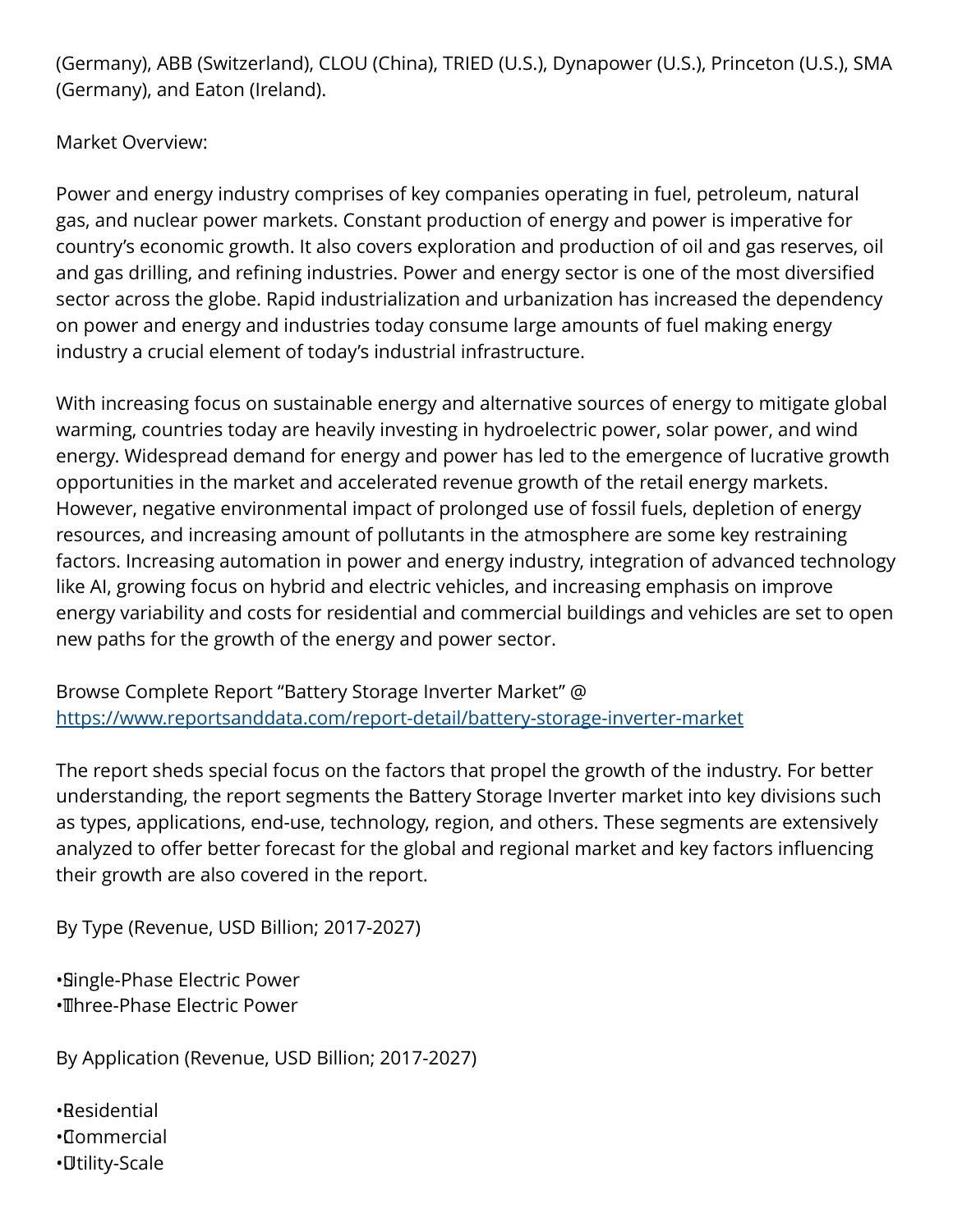Regional Analysis Covers:

North America (U.S.A., Canada, Mexico)

Europe (U.K., Italy, Germany, France, Rest of Europe)

Asia Pacific (India, Japan, China, South Korea, Australia, Rest of APAC)

Latin America (Chile, Brazil, Argentina, Rest of Latin America)

Middle East & Africa (Saudi Arabia, U.A.E., South Africa, Rest of MEA)

Request Customization of the report @ [https://www.reportsanddata.com/request-customization](https://www.reportsanddata.com/request-customization-form/3548)[form/3548](https://www.reportsanddata.com/request-customization-form/3548)

Thank you for reading our report. Customization of the report is available according to the requirements of the clients. Kindly get in touch with us to know more about the report and our team will ensure the report is tailored according to your needs.

Browse Our Related Reports:

Jet Fuel Oil Market Demand - <https://www.reportsanddata.com/report-detail/jet-fuel-oil-market>

Flywheel Energy Storage Market Share - [https://www.reportsanddata.com/report-detail/flywheel](https://www.reportsanddata.com/report-detail/flywheel-energy-storage-market)[energy-storage-market](https://www.reportsanddata.com/report-detail/flywheel-energy-storage-market)

Lead Battery Recycling Market Growth - [https://www.reportsanddata.com/report-detail/lead](https://www.reportsanddata.com/report-detail/lead-battery-recycling-market)[battery-recycling-market](https://www.reportsanddata.com/report-detail/lead-battery-recycling-market)

Steam Boiler Systems Market Analysis - [https://www.reportsanddata.com/report-detail/steam](https://www.reportsanddata.com/report-detail/steam-boiler-systems-market)[boiler-systems-market](https://www.reportsanddata.com/report-detail/steam-boiler-systems-market)

Solar Generator Market Trends - [https://www.reportsanddata.com/report-detail/solar-generator](https://www.reportsanddata.com/report-detail/solar-generator-market)[market](https://www.reportsanddata.com/report-detail/solar-generator-market)

About Us:

Reports and Data is a market research and consulting company that provides syndicated research reports, customized research reports, and consulting services. Our solutions purely focus on your purpose to locate, target and analyze consumer behavior shifts across demographics, across industries and help client's make a smarter business decision. We offer market intelligence studies ensuring relevant and fact-based research across a multiple